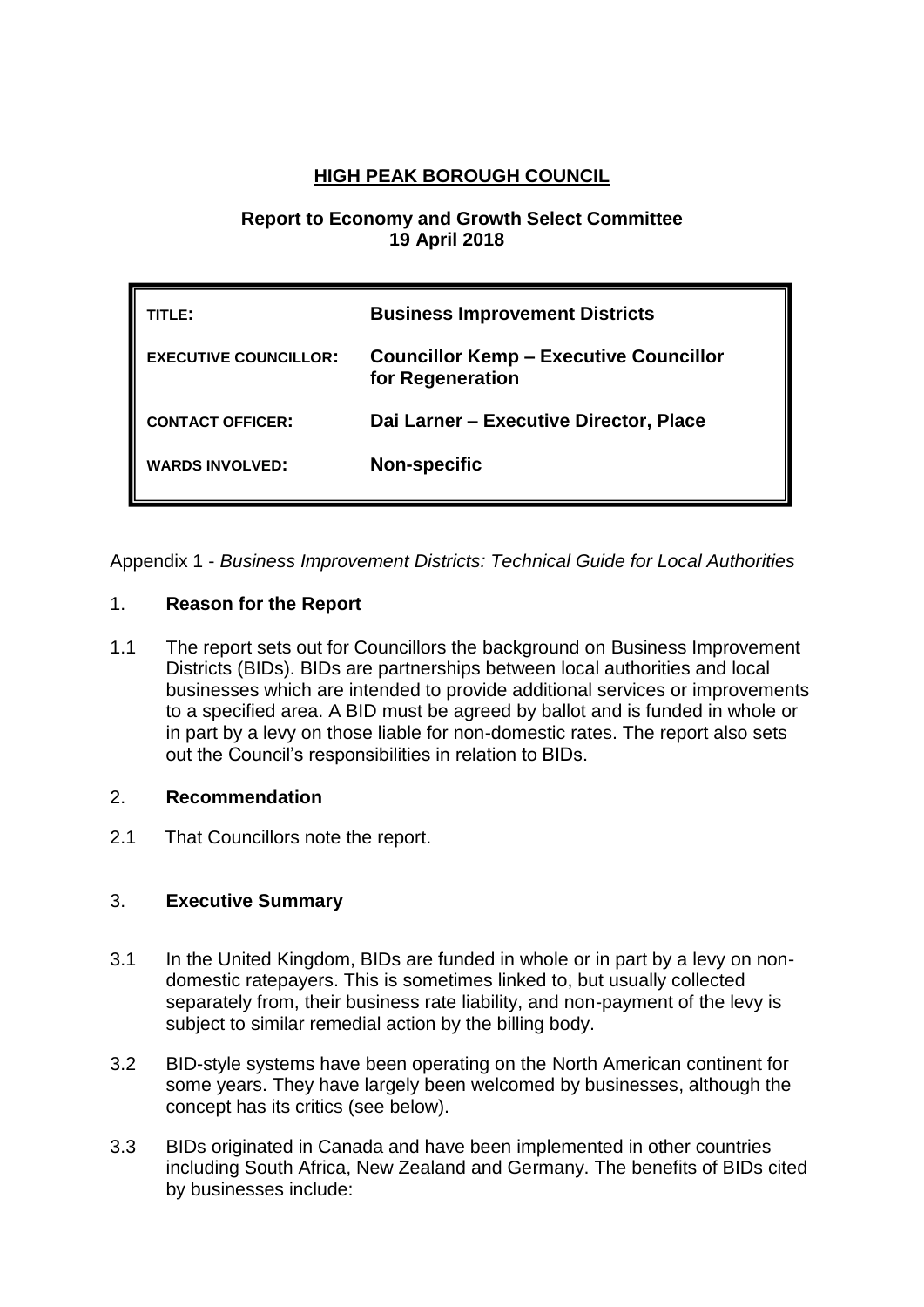- Businesses decide and direct what they want for the area;
- Business are represented and have a voice in issues affecting the area;
- BID levy money is ring fenced for use only in the BID area unlike business rates which are paid in to and redistributed by government;
- Increased footfall;
- Increased staff retention;
- Business cost reduction (shrinkage, crime, joint procurement);
- Area promotion;
- Facilitated networking opportunities with neighbouring businesses;
- Assistance in dealings with the Council, Police and other public bodies.
- 3.4 BIDs have also been criticised on a number of grounds including:
	- They are undemocratic;
	- Decision making is not transparent;
	- They can lead to increases in rental values which can price out smaller businesses;
	- They can lead to undue pressure on street vendors and homeless people;
	- They can lead to councils passing on the cost of their services to the BID.

# 4. **How this report links to Corporate Priorities**

4.1 BIDs are an option to consider in delivering the corporate aim to Support Economic Development & Regeneration.

### 5. **Options and Analysis**

5.1 Option 1 – Note the report. This will give Councillors the background information and detailed guidance for the Council's role in relation to BIDs and will be useful to guide any decisions the Council may need to take in relation to BIDs in the future. **This option is recommended.**

Option 2 – Do not note the report. Councillors will not have the information required on which to base a decision on BIDs in the future. **This is not recommended.**

### 6. **Implications**

- 6.1 Community Safety (Crime and Disorder Act 1998) No implications in relation to this report but aspects of community safety may form part of a BID proposal
- 6.2 Workforce No implications
- 6.3 Equality and Diversity/Equality Impact Assessment No implications in this report but this will be an important aspect of any risk assessment.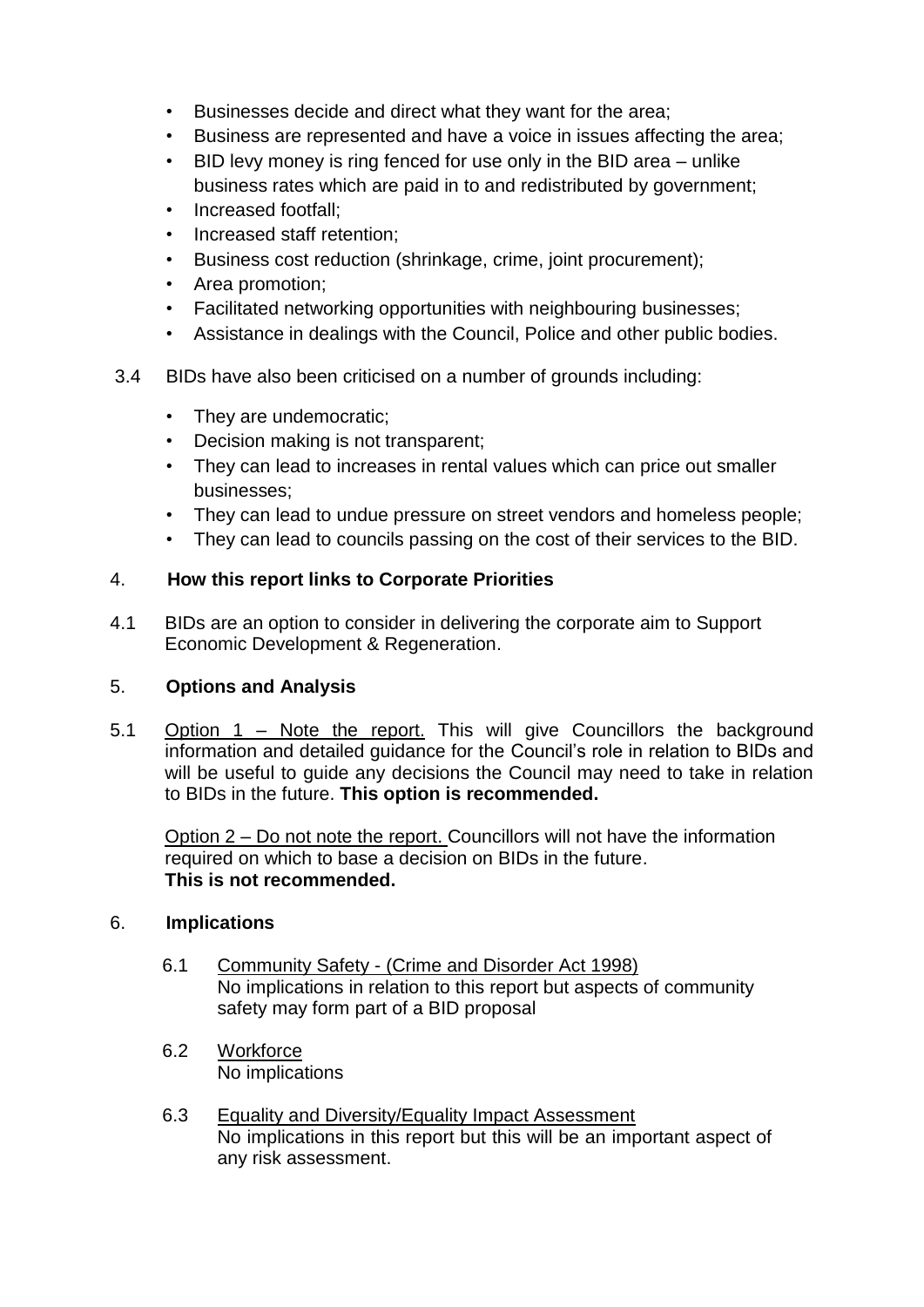# 6.4 Financial Considerations

The role of the Council is set out in the report and any decision that the Council may take on BIDs in the future will need to carefully consider the costs to the Council. Costs to the Council fall into two broad areas – the cost of discharging its legislative responsibilities and the cost of having assets located within the BID area.

6.5 Legal

The legislative framework for BID areas is contained in the Part 4 of Local Government Act 2003, the Business Improvement Districts (England) Regulations 2004 (as amended) and, for property owner BIDs, the Business Rate Supplements Act 2009 and the Business Improvement Districts (Property Owners) (England) Regulations 2014 (BID legislation).1.

- 6.6 Sustainability No implications
- 6.8 Risk Assessment Any consideration of BIDs will need to carefully and thoroughly assess the risks to the Council.

# 7.0 **Background**

# **What do BIDs do?**

- 7.1 In other towns and cities, BIDs are used to both improve visitor and shopper experiences and support businesses. They run projects which are over and above Councils' day-to-day work in town centres and can often enhance Councils' economic development programmes. Projects funded by other BIDs include:
	- Marketing and promoting town centres through high quality branding and sub-regional advertising campaigns through posters, train panels etc.
	- Town centre focussed events such as food festivals or special events.
	- Public realm improvements a number of BIDs fund their own public realm work or provide additional street cleaning regimes.
	- Town centre rangers usually in distinctive jackets undertaking a range of functions including meeting and greeting tourists, offering information onstreet to visitors and shoppers, undertaking town centre janitorial functions etc.
	- Supporting businesses in a variety of ways, for example using collective bargaining power to negotiate preferential rates on waste collection.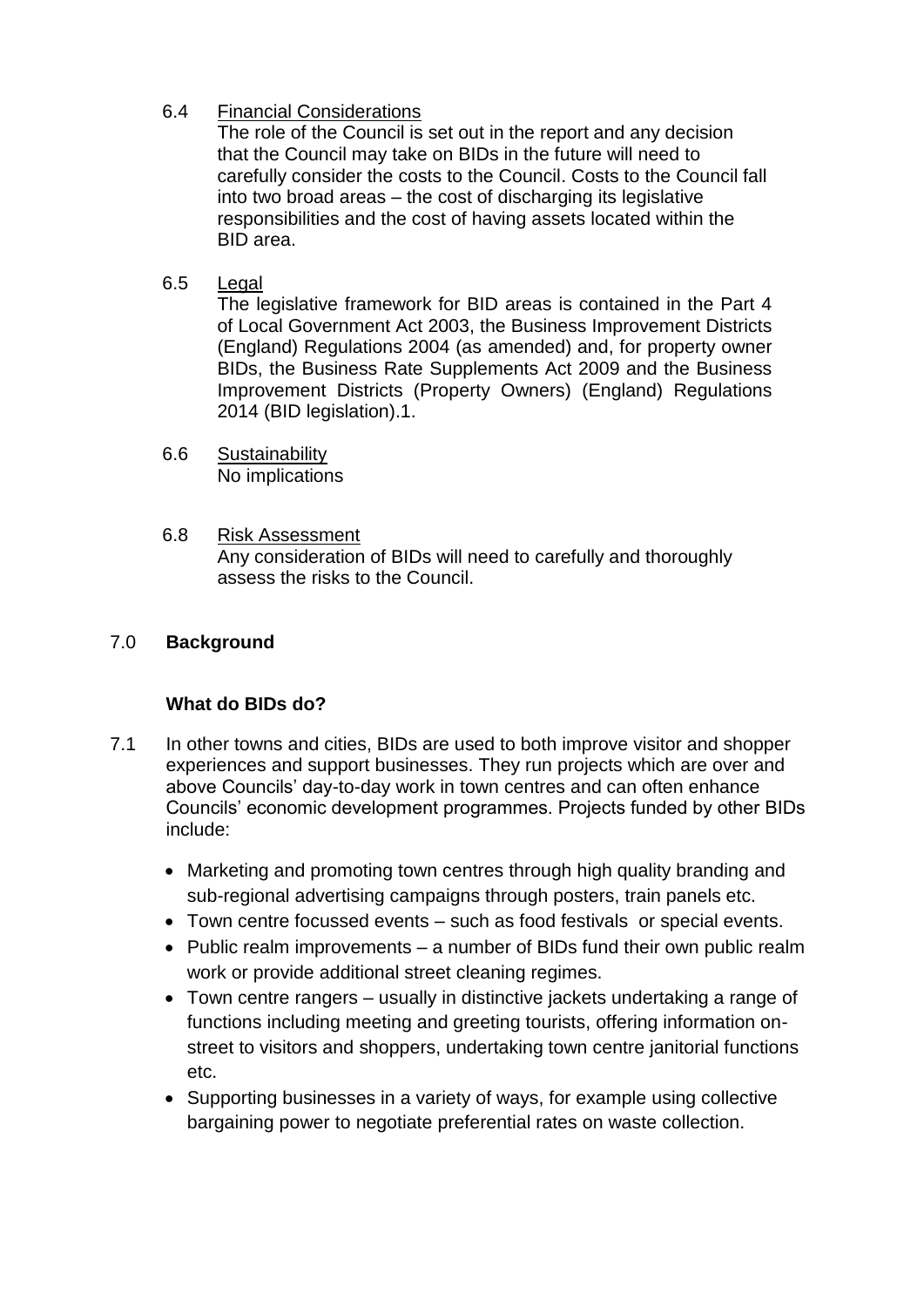### **How do BIDs work?**

- 7.2 A 'proposer' must develop a proposal describing the additional services that will be provided under the BID. The proposal must also set out the proposed levy upon ratepayers, including which ones will be exempt. A BID may be applied to a "specified class" of properties e.g. retailers, and reliefs may be applied. Thus liability for the BID levy may not necessarily follow the standard pattern of business rate reliefs that apply, for instance, to small businesses.
- 7.3 Non-domestic ratepayers in the BID area vote on the proposal in a ballot. Voting is restricted to those ratepayers who would be liable for the levy. In most cases the levy takes the form of a liability of between 1% and 2% of the rateable value of the ratepayer's property. However, no maximum or minimum levy rates are set in the various regulations. The proposal must also specify the length of time that the BID will last: the vast majority last for the maximum five-year period. It may also include provisions for discounts or exemptions from the levy (for example, for properties below a certain rateable value).
- 7.4 A BID levy ballot must be conducted by post. The cost of the ballot must be met by the billing authority (i.e. High Peak Borough Council). If fewer than 20% of businesses by number vote in favour of the proposals, the billing authority is permitted to recover the cost from the proposers. The proposer is entitled to a list of electors for canvassing, and to be able to identify who has cast a vote, in the manner of a democratic election. A BID must be approved by a numerical majority, and a majority by rateable value, of the businesses covered by it. This "dual-key" mechanism offers some protection against large firms forcing through a proposal against the wishes of small firms, or vice versa
- 7.5 A proposer may be a: billing authority; non-domestic ratepayer; a person with an interest in land within a proposed BID area; or, members of a body which has, amongst its aims, the intention to manage a BID.
- 7.6 The Council has a veto power over the establishment of the BID under certain circumstances (see paragraph 7.12). If the result of the ballot is in favour of the BID, all businesses which fall into the geographical area, and the business sector defined in the proposal, will be obliged to contribute to the scheme. It is not possible for businesses to refuse to pay a BID levy once it is in place: the only option would be to argue against the scheme being extended after its end.
- 7.7 The maximum term of a BID is five years. After this time, a new ballot must take place. The BID may be altered at this point, including changing the rate of the levy and/or the area covered. A BID can be established covering any geographical area: examples range from town centres to industrial parks. There is no upper or lower limit to the number of businesses that can be covered by a BID. Councils are permitted to charge the BID participants for collecting the levy. Not all Councils make a charge for this. Councils are also required to hold BID income in a separate *BID revenue account*. The various regulations do not address how a BID scheme should be managed or administered once it has been established. BIDs have a free hand to constitute their managing board, make spending decisions, and seek additional income as they see fit.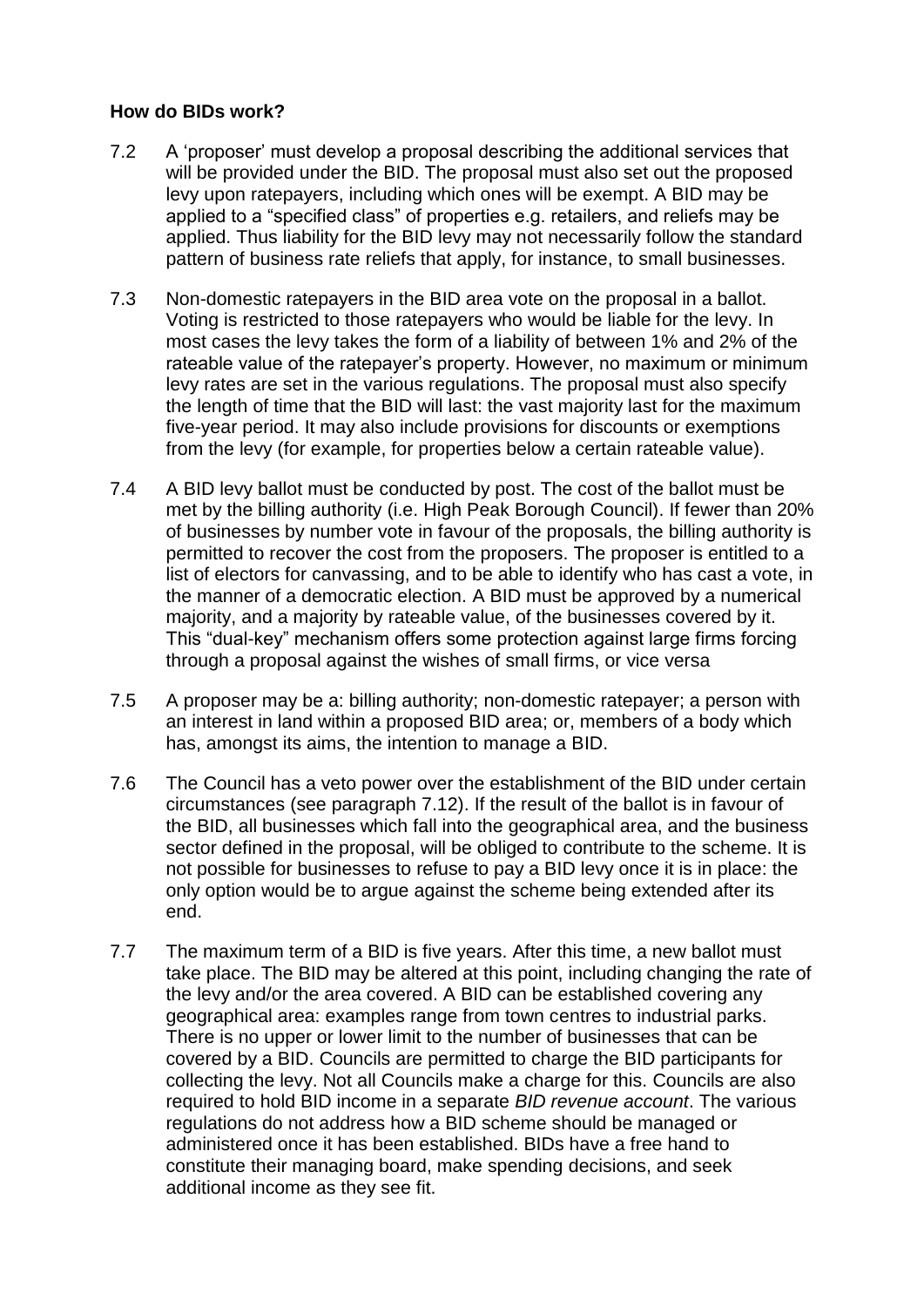- 7.8 According to British BIDs, the national advisory agency, most BIDs are nonprofit bodies, but this is not required by the legislation. BIDs are not public bodies and are therefore not subject to the transparency and accountability requirements that apply to public bodies. The Government published two notes in March 2015, one for those planning to set up a BID, *Business Improvement Districts: guidance and best practice*, and one for local authorities, *Business Improvement Districts: Technical Guide for Local Authorities* (see appendix 1). These notes provide guidance on how to set up and manage BIDs for both councils and participants.
- 7.9 A Loan Fund scheme was launched on 14 October 2013 making £500,000 available to help communities and business groups to establish BIDs. It is run by British BIDs and offers loans of between £10,000 and £50,000: Loans of between £10,000 and £50,000 per site are available as stage payments based on the British BIDs 'Five Stages of BID Development'. On successful ballot, the loan would be repayable to the fund, with interest, on a pre-agreed renewal payment Twenty-four areas have been awarded loans so far. The current call for bids to the loan fund ended in December 2017.

# **BIDs in the United Kingdom**

- 7.10 Some key facts from the National BID survey 2017 are set out below.
	- There are 283 BIDs in the UK
	- Since 2012 there have been an average of 25 new BIDs each year
	- 28% of BIDs operate with a levy of 1.5%, 27% with a levy of 1% and 10% with a levy of 2% or greater
	- Half of all BIDs have less than 408 business rate-payers
	- There has been a 36% increase in the number of business rate-payers covered by BIDs
	- The median levy collected is £255,000 per year
	- In total BIDs raise £131m from levies and additional income sources
	- 21% of Councils do not charge for collecting the levy
	- The success rate of ballots is 92.8%
	- Average turnout at ballot is 47% by number and 78% by rateable value
	- 70% of BIDs operate with three or fewer staff
- 7.11 BIDs can fund a range of activities. Typically they relate to marketing, promotional activities and events, additional street-cleaning, security and safety measures and business support. An example of a BID is the one established at Leamington Spa and details of their proposed renewed business plan is set out at - [http://www.bidleamington.com/identity-cms/wp](http://www.bidleamington.com/identity-cms/wp-content/uploads/2018/02/BID-Renewal-Bus-plan-2018-23-FOR-WEB-1.pdf)[content/uploads/2018/02/BID-Renewal-Bus-plan-2018-23-FOR-WEB-1.pdf.](http://www.bidleamington.com/identity-cms/wp-content/uploads/2018/02/BID-Renewal-Bus-plan-2018-23-FOR-WEB-1.pdf)

### **The role of the Council**

7.12 The Council plays an important role in the development of a Business Improvement District.